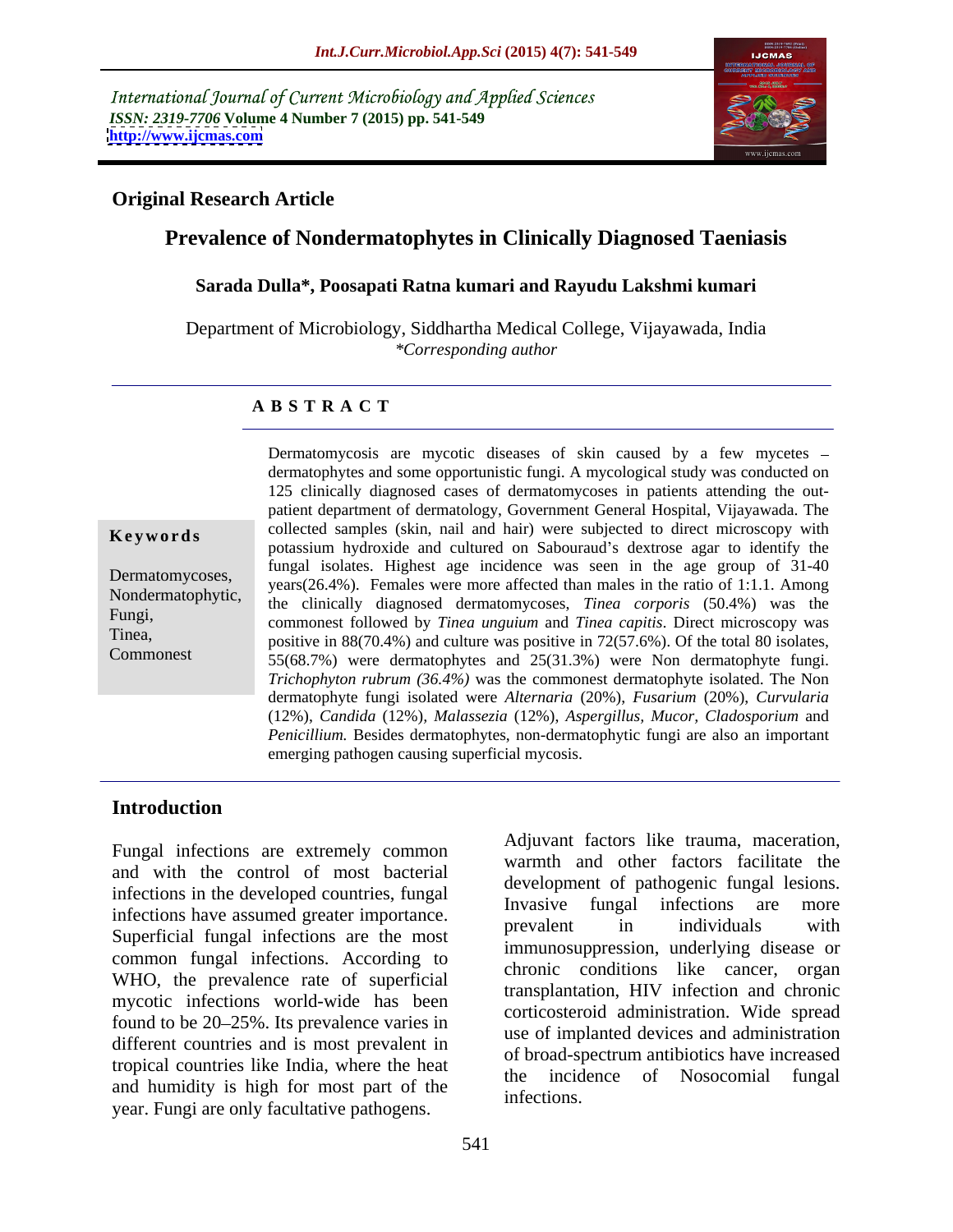superficial fungal infection caused by has been cleared with 10% KOH, another growing by invading the keratin of skin, hair

dermatophytic fungal infections. The nondermatophytic fungal infections show a

The present study was undertaken to

diagnosed case was cleaned thoroughly with isolates. 70% alcohol and allowed to dry. Skin scrapings were collected from the active **Results and Discussion** edges of the lesion with a blunt scalpel. The sterile piece of paper. In scalp lesions, the Tinea corporis 50.4% (63/125) was the were processed as per standard mycological followed by Tinea unguium 12.8% direct microscopy in 10% KOH for skin and cruris 5.6% (7/125), Tinea pedis 5.6% examined for hyphae - hyaline or  $manuum$  2.4% (3/125) & Mixed infection dematiaceous, septate or aseptate, with Tinea corporis & Tinea cruris 5.6% arthroconidia and also arrangement of  $(7/125)$  *Tinea versicolor* 2.4%  $(3/125)$ ,

Dermatophytosis is most important group of ectothrix and endothrix. After the sample dermatophytes, fungi which are capable of preparation with Lacto-phenol cotton blue is & nails. Microconidia. has been cleared with 10% KOH, another done and observed for Macroconidia and Microconidia.

Non-dermatophytic fungi produce lesions The collected material is mixed thoroughly clinically similar to those caused by with 70% alcohol in a clean sterile petridish lower rate of prevalence. dextrose agar slants with actidione and one monitor the clinical pattern of  $37^0C$  and  $25^0C$ . The cultures were observed dermatomycoses paying emphasis on non- for the presence of growth, colony dermatophytes as the commonest pathogen. morphology and for the presence of any **Materials and Methods** microscopically by removing a portion of The present study includes a total of 125 wire, placed on a glass slide in a drop of clinically diagnosed cases of Lactophenol cotton blue and a cover slip is Dermatomycoses. The samples were placed by avoiding air bubbles. The wet collected from outpatient department of mount was observed under low power and Dermatology, Government General high power of the microscope and different Hospital, Vijayawada and processed in the morphologic types of fungi were identified. department of Microbiology. Samples from Gram staining was done where the colony skin, nail & hair were collected from morphology shows creamy opaque white or suspected patients of all age groups and both pale colonies and the emulsified colonies on sexes. lacto-phenol cotton blue preparation shows The site of lesion from a clinically prepared for identification of specific fungal and dried. The material is then inoculated into two sets of modified Sabouraud's with an antibiotic and the other without an antibiotic (Gentamicin) and incubated at pigmentation. The cultures were examined the aerial mycelium with a sterile straight budding yeast cells. Slide cultures were isolates.

### **Results and Discussion**

infected nails were clipped and debris along  $\hbox{A}$  total of 125 cases of clinically diagnosed with the nail plate is also collected on a dermatomycoses were studied. Clinically hair stubs were epilated and the samples commonest superficial fungal infection techniques. The samples were subjected to (16/125), *Tinea capitis* 7.2% (9/125), *Tinea*  hair and 40% for nail clippings and (7/125)*, Tinea facei* 4.8% (6/125)*, Tinea Tinea corporis* 50.4% (63/125) was the followed by *Tinea unguium* 12.8% *cruris* 5.6% (7/125)*, Tinea pedis* 5.6% *manuum* 2.4% (3/125) *&* Mixed infection with *Tinea corporis & Tinea cruris* 5.6% (7/125) *Tinea versicolor* 2.4% (3/125)*,*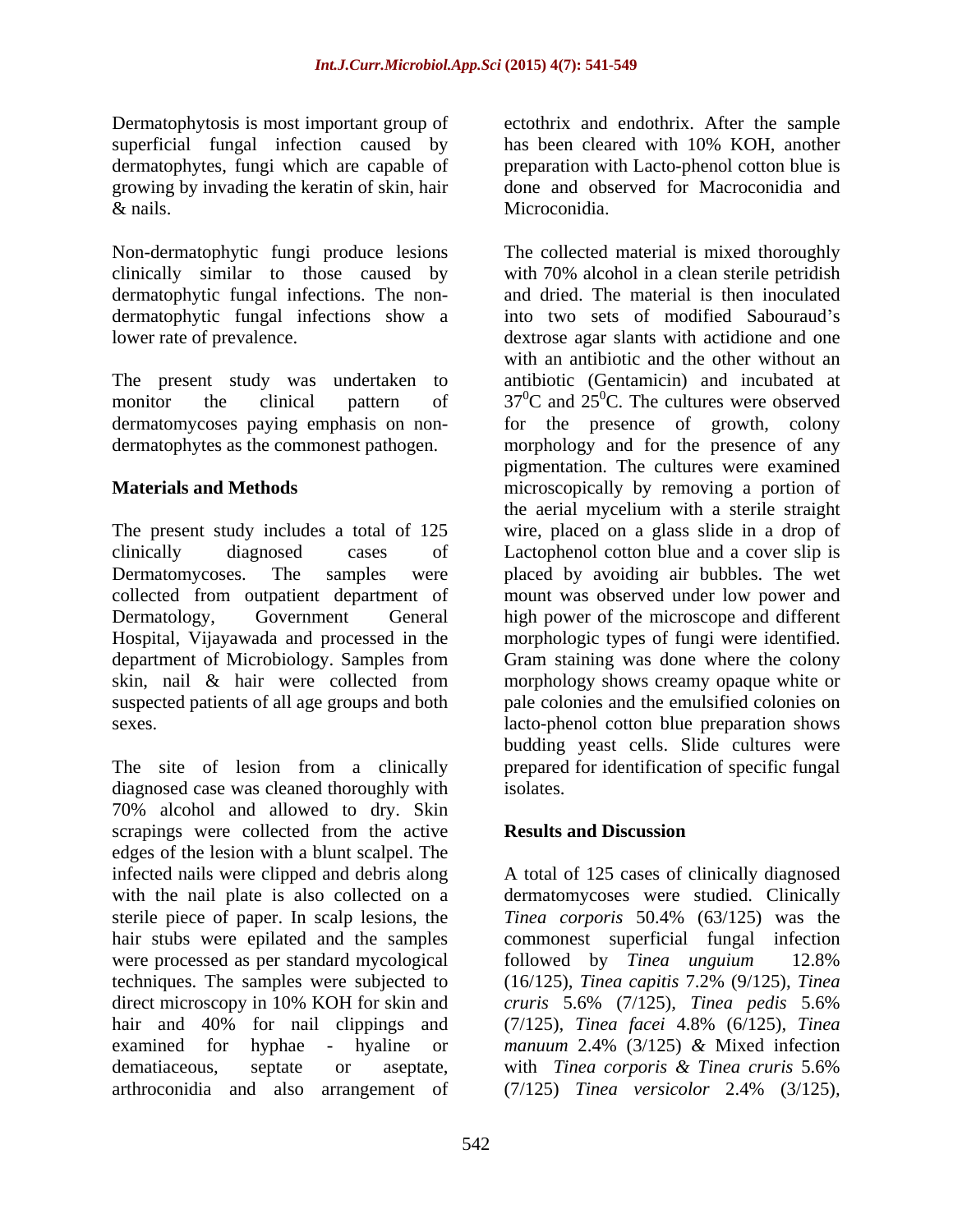*Candidiasis* 2.4%(3/125) & *Tinea manuum* studies reported by Nita Patwardhan,

31–40 years followed by  $(20.8%) 21–30$  and microscopy was positive in  $88(70.4\%)$  and 58(46.4%) were Both KOH and culture

80 culture positive samples, 55(68.7%) grew *Trichophyton rubrum* was the commonest (2002) from Calicut reported 64% positivity *T. violaceum* 3(5.5%), *T. verrucosum Microsporum gypseum* 2(3.6%) were the fungi *Fusarium & Alternaria* were isolated as 5 each with an incidence of 20% followed 3(12%) each. *Penicillium* and *Mucor* 2(8%) each and *Cladosporium* and *Aspergillus* one each (4%). Candidiasis and T. versicolor with 12%

nail clippings and 2 hair stubs were 40 years  $(26.4\%)$  followed by  $21-30$  years (20.8%). These findings correlate with the

and *Tinea pedis* 0.8 % (1/125). Rashmika dave (1999), Grover and Roy The most common age group was (26.4%) age group of 21-40 years as this is the age of (20%) 11 20 years. Among the 125 cases female predominance was seen which studied (53.6%) 67 were female and (46.4%) correlated with studies by Sharma *et al.* 58 were male. Out of the 125 cases, direct (1983) attributing female predominance to culture was positive in 72(57.6%). outdoor activities, use of foot wear and positive, 29(23.2%) were KOH positive but the commonest site of superficial infection culture negative whereas 14(11.2%) were followed by nail and hair. *Tinea corporis* KOH negative and culture positive. (50.4%) was the most prevalent clinical type 24(19.2%) were both KOH & culture followed by *Tinea unguium* and *Tinea*  negative. *capitis* (16%). Usha Rani *et al.* (1983) On the basis cultural characteristics, out of most prevalent clinical type and Bindu dermatophytes and 25(31.3%) grew non- microscopy was positive in 88(70.4%) and dermatophytes. Among the dermatophytes, culture was positive in 72(57.6%). Bindu pathogenic species isolated 20(36.4%) by direct microscopy and 45.3% culture followed by *Trichophyton mentagrophytes* positivity. Peerapur *et al.* (2004) from 15(27.3%), *Trichophyton schoenleinii* Bijapur reported direct microscope positive 5(9.1%), *Trichophyton tonsurans* 4(7.3%), in 76 cases and culture positive seen 64 2(3.6%), *T. ajelloi* 1(1.8%). was the commonest followed by *T. Epidermatophyton floccosum* 3(5.5%), *mentagraphytes* 15(27.3%). This correlates other dermatophytes. The non-dermatophyte Peerapur *et al.* (2004) with 43.7 and (2003) that infection is more frequent in the maximum outdoor activity. In this study, the increased participation of women in higher degree of health awareness. Skin is reported that *Tinea corporis* (52%) as the (2002) reported as 54.6%. Direct (2002) from Calicut reported 64% positivity cases. In this study, *T. rubrum* 20(36.4%) with Gupta *et al.* (1993) with 42.42% and 28.10%.

by *Curvularia, Candida* and *Malassezia* The isolation of non dermatophyte fungi in A total of 125 clinically diagnosed cases of were *Fusarium* 5(20%), *Alternaria* 5(20%), dermatomycosis patients attending *Curvularia* 3(12%), *Candida* 3(12%) & dermatology outpatient department were *Malassezia* 3(12%) *Penicillium* and *Mucor* taken. Of them 107 was skin scrapings, 16 (8%) two each and *Cladosporium* and subjected to mycological study. Highest (2003) reported a high proportion of Non incidence was seen in the age group of 31 dermatophyte molds (34%) on different *T. corporis* was 28% followed by *T. unguium* & *T. capitis* with 16% each and Candidiasis and *T. versicolor* with 12% each. The Nondermatophyte fungi isolated *Aspergillus* (4%) one each. Grover and Roy clinical types of Dermatomycosis.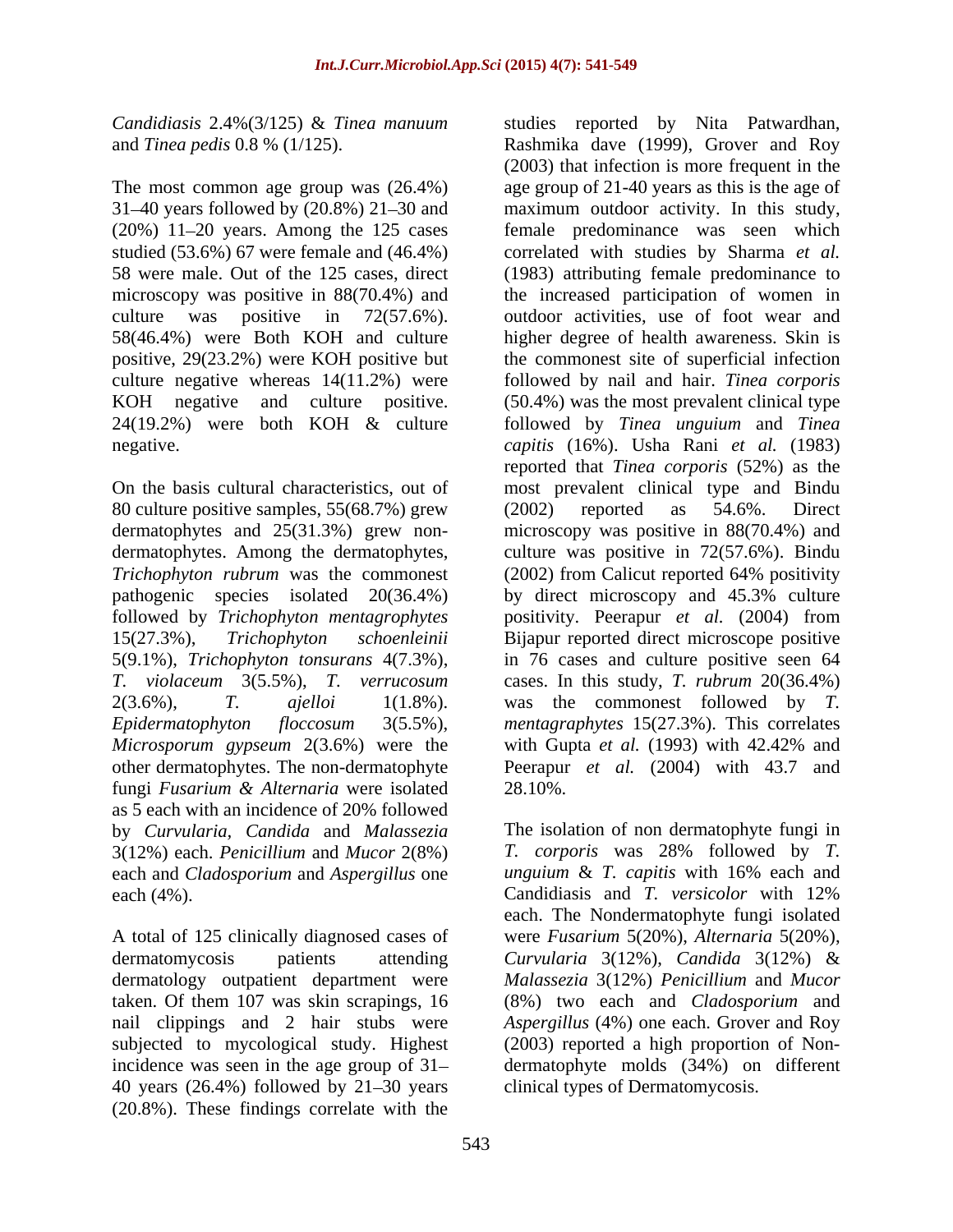### *Int.J.Curr.Microbiol.App.Sci* **(2015) 4(7): 541-549**

| Type of Samples Collected | Number | Percentage |
|---------------------------|--------|------------|
|                           |        |            |
| Skin Scrapings            | 107    | 85.6%      |
| Nail Clippings            | 16     | 12.8%      |
| Hair Stubs                |        | 1.6%       |
| Total                     | 125    | 100%       |

# **Table.1** Categorical distribution of clinical samples



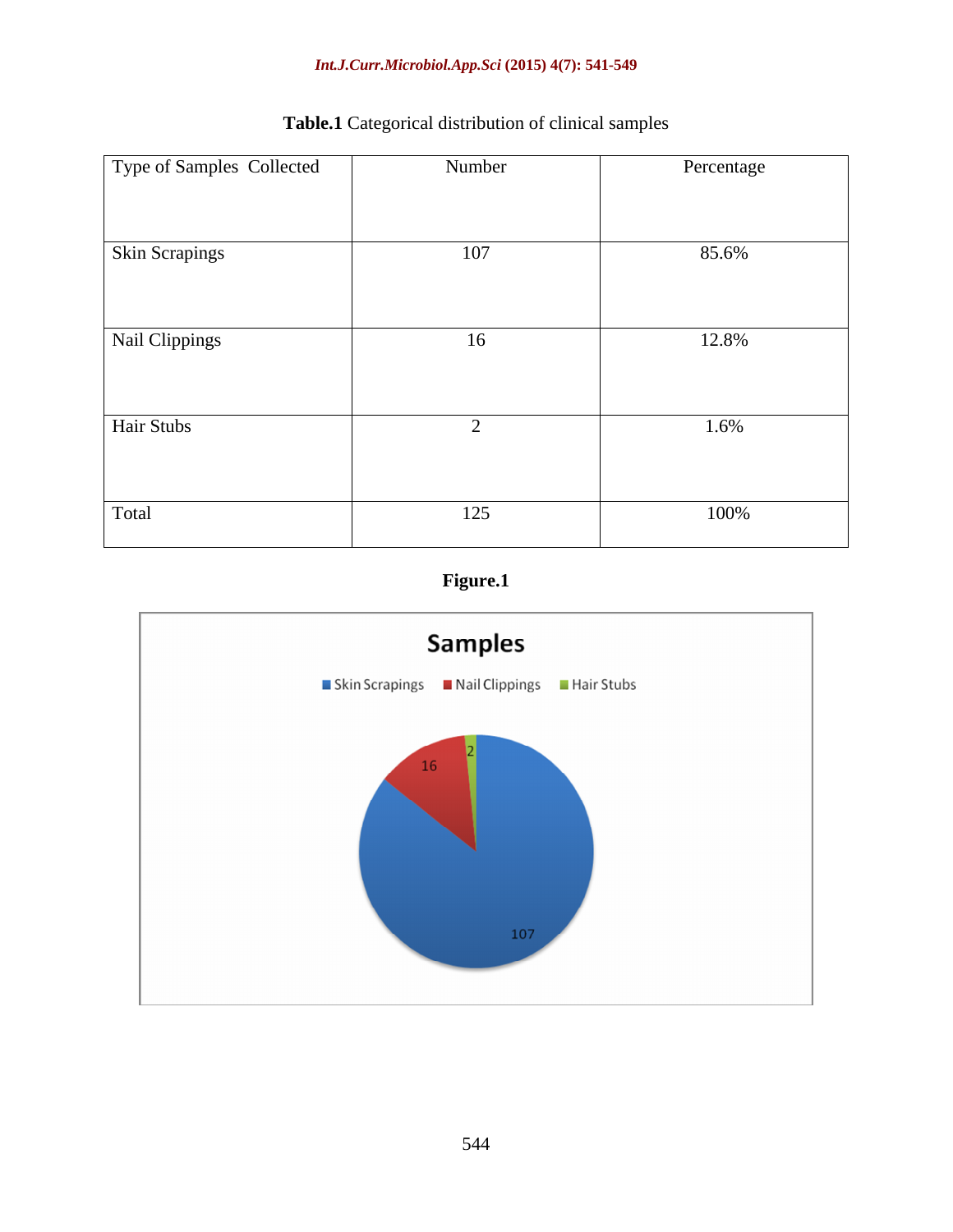|                   |                                                              |            |                               |            |                       |        |                                                  |               | T. manuum            |              |
|-------------------|--------------------------------------------------------------|------------|-------------------------------|------------|-----------------------|--------|--------------------------------------------------|---------------|----------------------|--------------|
| Dermatophyte      | T. corporis   T. unguium   T. capitis   T. cruris   T. pedis |            |                               |            |                       |        | $\mid$ T. facei $\mid$ T. manuum $\mid$ corporis |               | & T. pedis Total     |              |
| Species           |                                                              |            |                               |            |                       |        |                                                  | $\&$ T.cruris |                      |              |
| T. rubrum         | $14(45.2\%)$                                                 | $\sim$     | $\mid$ 1(33.3%) $\mid$ 2(50%) |            | $\sim$ $-$            | 1(25%) | $1(100\%)$                                       |               | $1(100\%)$           | $20(36.4\%)$ |
| T. mentagrophytes | $9(29.1\%)$                                                  | 1(25%)     | $1(33.3\%)$ 1(25%)            |            | $1(33.3\%)$           | 1(25%) | $\sim 100$                                       | 1(25%)        | $\sim 100$           | 15(27.3%)    |
| T. schoenleinii   | 3(9.7%)                                                      |            |                               |            | $1(33.3\%)$           | $\sim$ | $\sim$ $-$                                       | 1(25%)        | $\sim 100$ m $^{-1}$ | $5(9.1\%)$   |
| T. tonsurans      | $2(6.5\%)$                                                   |            |                               |            | $\sim$ $-$            | $\sim$ | $\sim$                                           | $2(50\%)$     | $\sim 100$           | $4(7.3\%)$   |
| T. violaceum      |                                                              | 1(25%)     | $1(33.3\%)$ 1(25%)            |            | $\sim$ $ \sim$        | $\sim$ | $\sim$ $ \sim$                                   | $\sim$        | $\sim$ $ \sim$       | $3(5.5\%)$   |
| T. verrucosum     | $1(3.2\%)$                                                   |            |                               |            | $\sim$ 100 $\sim$     | 1(25%) | $\sim$ $-$                                       | $\sim$        | $\sim$ $-$           | $2(3.6\%)$   |
| T. ajelloi        | $1(3.2\%)$                                                   | $\sim$ $-$ |                               |            | $\sim$ $-$            | $\sim$ | $\sim$ $ \sim$                                   | $\sim$        | $\sim$ 100 $\pm$     | $1(1.8\%)$   |
| M. gypseum        | $\sim$ $-$                                                   | $\sim$ $-$ | $\sim$                        |            | $1(33.3\%)$ $1(25\%)$ |        | $\sim$ $ \sim$                                   | $\sim$ $-$    | $\sim$ $-$           | $2(3.6\%)$   |
| E. floccosum      | $1(3.2\%)$                                                   | 2(50%)     | $\sim$ $-$                    |            | $\sim$ $-$            | $\sim$ | $\sim$ $-$                                       | $\sim$        | $\sim$ $-$           | $3(5.5\%)$   |
| Total             | $31(56.4\%)$ $4(7.3\%)$                                      |            | $3(5.4\%)$                    | $4(7.3\%)$ | $3(5.4\%)$            |        | $\left  \frac{4(7.3\%)}{1(1.8\%)} \right $       | $4(7.3\%)$    | $1(1.8\%)$           | 55(100%)     |

**Table.2** Dermatophytes isolated from different clinical samples

T: *Trichophyton*, M: *Microsporum*, E: *Epidermophyton*.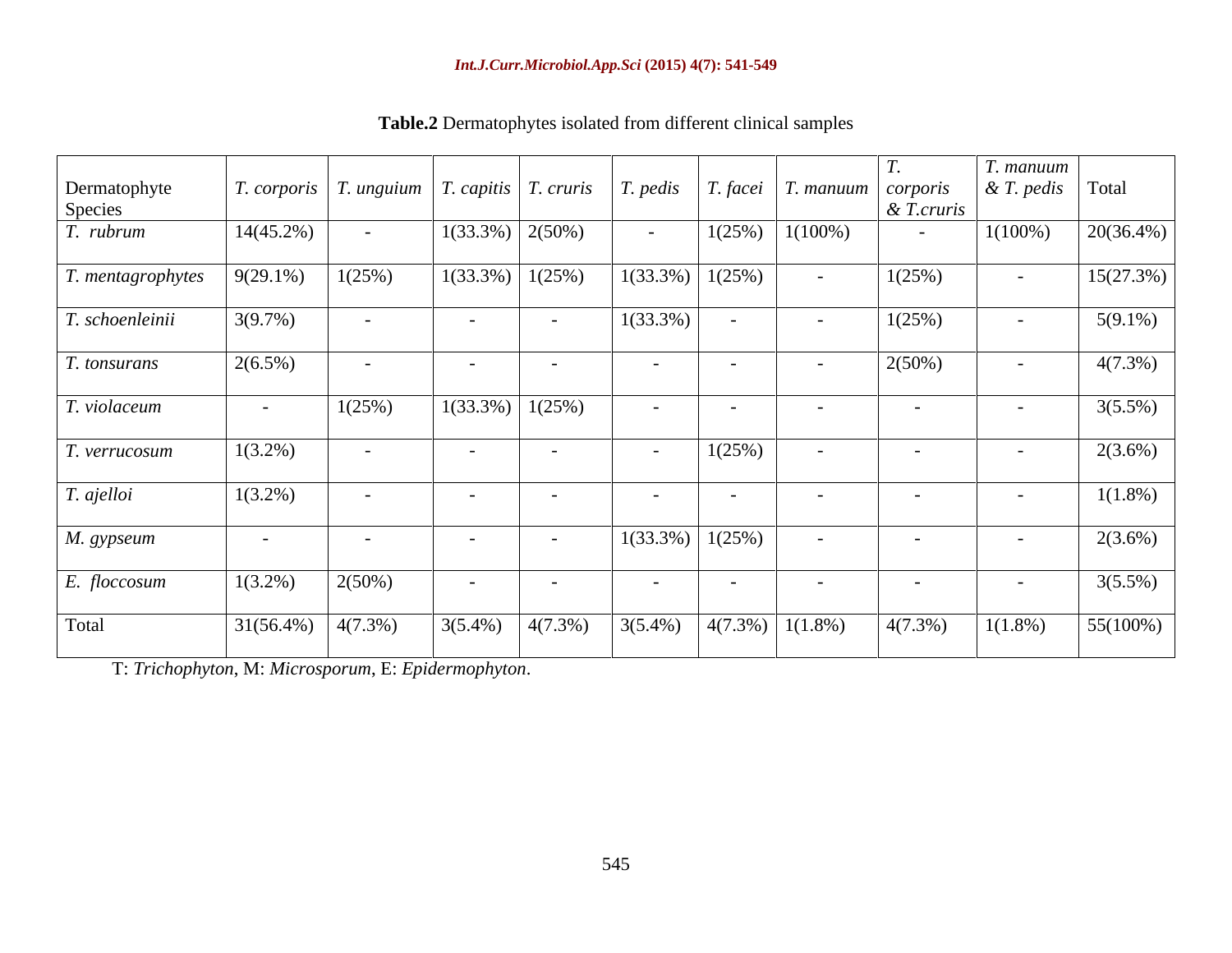| Non           |                    |                                                    |                          |                          |                              |            |                                        | T. manuum     |         |
|---------------|--------------------|----------------------------------------------------|--------------------------|--------------------------|------------------------------|------------|----------------------------------------|---------------|---------|
| dermatophytes | <i>T. corporis</i> | $\mid$ Tunguium $\mid$ T. capitis $\mid$ T. cruris |                          |                          | $T. versionor \mid T. facei$ |            | $\vert$ Candidiasis $\vert$ & T. pedis |               | Total   |
| Fusarium      | $1(14.3\%)$        | $2(50\%)$                                          | $2(50\%)$                | $\sim$                   | $\sim$ $\sim$                | $\sim$ $-$ | $\sim$ $-$                             | $\sim$        | 5(20%)  |
| Alternaria    | 2(28.6%)           | 2(50%)                                             | $\sim$                   | $\sim$ $-$               | $\sim$ $-$                   | $1(100\%)$ | $\sim$                                 | $\sim$ $-$    | 5(20%)  |
| Curvularia    | 2(28.6%)           | $\sim 10^{-11}$                                    | 1(25%)                   | $\sim$                   | $\sim$                       | $\sim$     | $\sim$                                 | $\sim$        | 3(12%)  |
| Candida       | $\sim$ $-$         | $\sim$ $-$                                         | $\overline{\phantom{0}}$ | $\overline{\phantom{0}}$ | $\sim$                       | $\sim$ $-$ | $3(100\%)$                             | $\sim$ $-$    | 3(12%)  |
| Malassezia    | $\sim$ $ \sim$     | $\sim$ $-$                                         | $\overline{\phantom{0}}$ | $\sim$ $-$               | $3(100\%)$                   | $\sim$ $-$ | $\sim$                                 | $\sim$        | 3(12%)  |
| Cladosporium  | $\sim$ $-$         | $\sim$ $ \sim$                                     | 1(25%)                   | $\sim$                   | $\sim$ $-$                   | $\sim$     | $\sim$                                 | $\sim$        | 1(4%)   |
| <b>Mucor</b>  | $1(14.3\%)$        | $\sim$ $\sim$                                      | $\overline{\phantom{0}}$ | $\sim$                   | $\sim$                       | $\sim$ $-$ | $\sim$                                 | $1(50\%)$     | 2(8%)   |
| Aspergillus   | $\sim$ $-$         | $\sim$                                             | $\overline{\phantom{0}}$ | $\sim$                   | $\overline{\phantom{0}}$     | $\sim$ $-$ | $\sim$                                 | $1(50\%)$     | 1(4%)   |
| Penicillium   | $1(14.3\%)$        | $\sim$ $ \sim$                                     | $\sim$ $-$               | $1(100\%)$               | $\sim$ $\sim$                | $\sim$ $-$ | $\sim$                                 | $\sim$ $\sim$ | 2(8%)   |
|               |                    |                                                    | 4(16%)                   |                          | 3(12%)                       | 1(4%)      | 3(12%)                                 | 2(8%)         | 25(100) |

**Table.3** Nondermatophytes isolated from different clinical samples

T: *Tinea*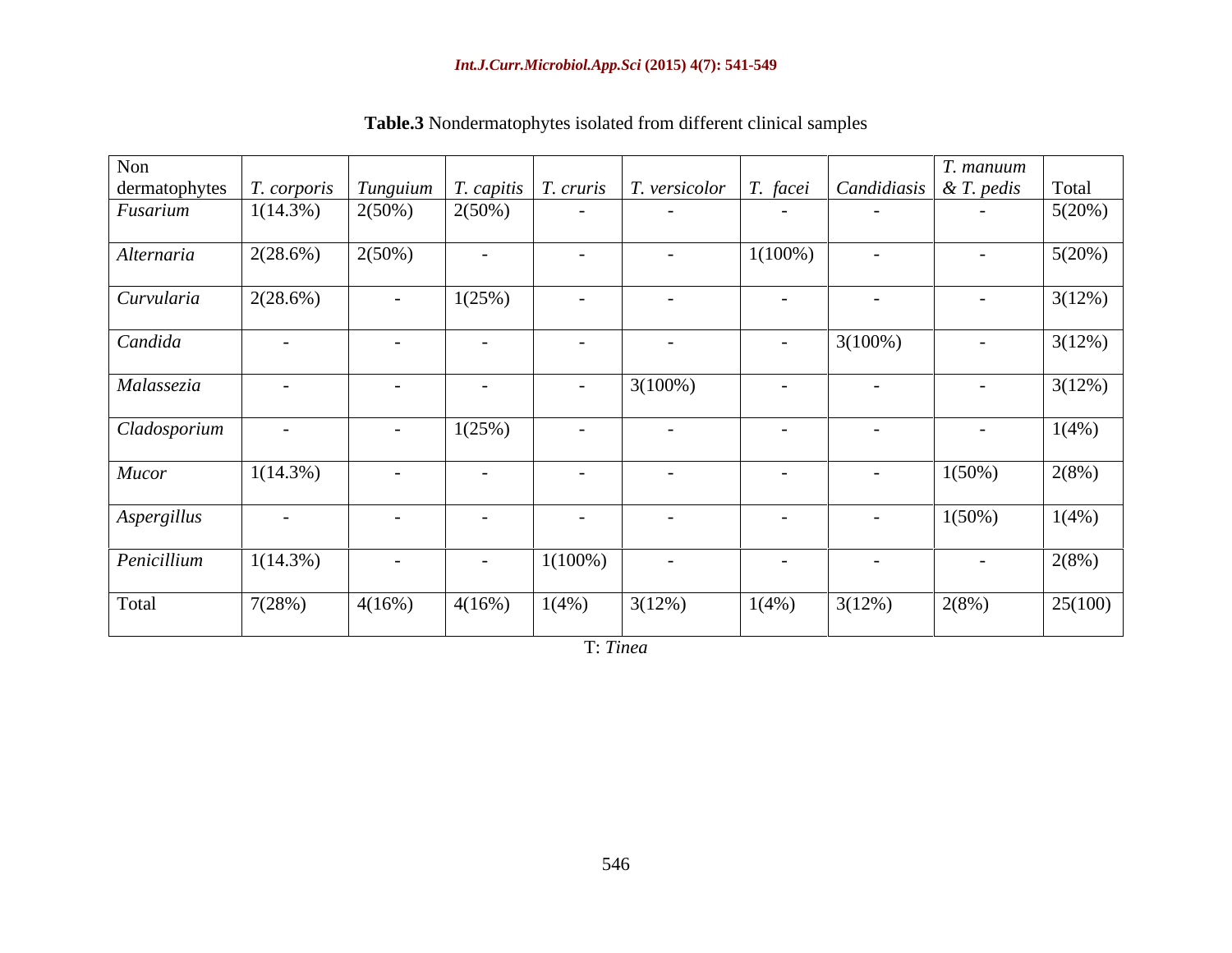**Figure.2**



**Figure.3** Direct – KOH mount of skin scrappings

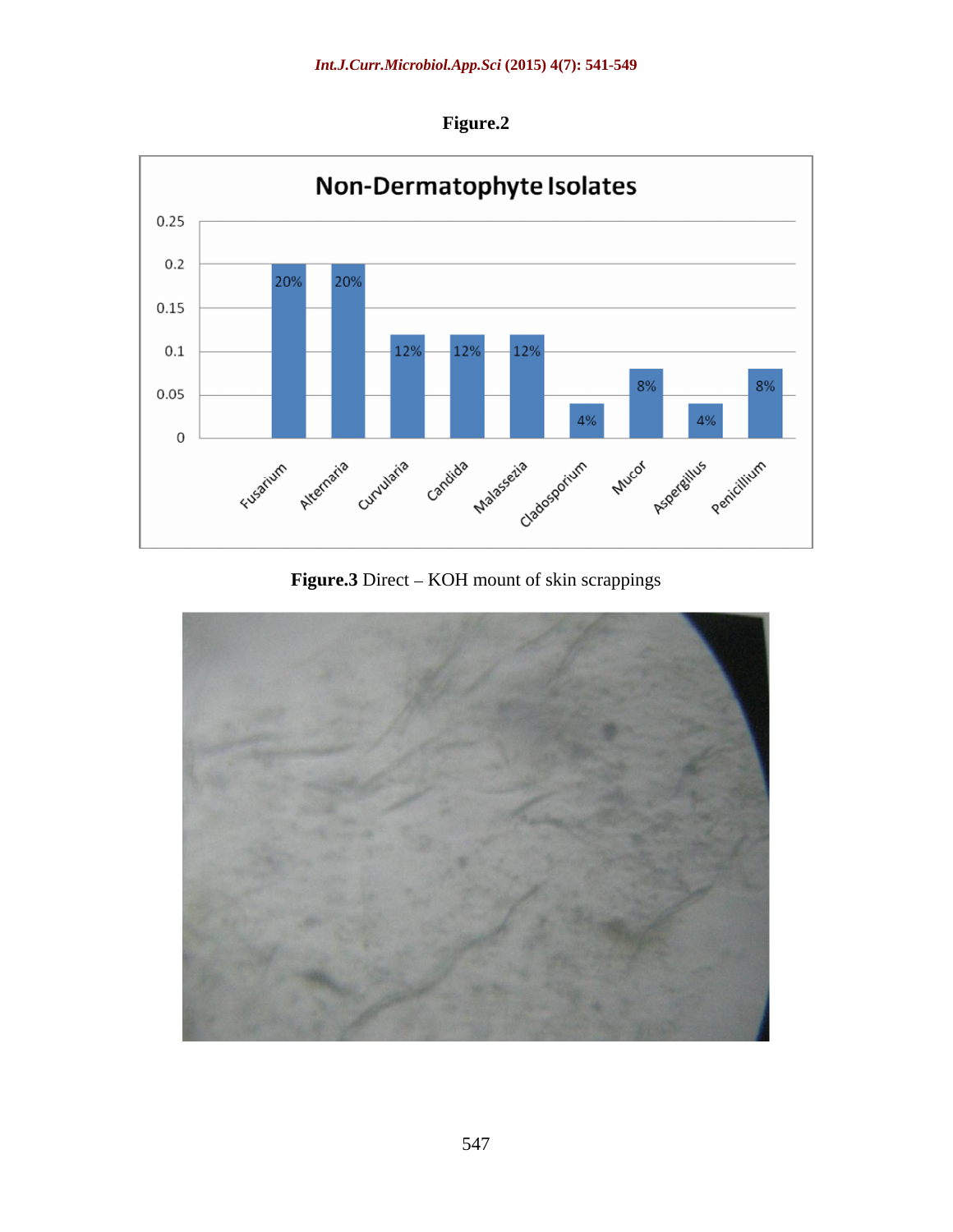**Figure.4** Fusarium species



20%, *Fusarium* 11.4%, *Curvularia* and *Acremonium* 8%. In a study by A his study reported 11% isolation of non dermatophyte molds in samples of Nail pathogenic role in cutaneous fungal clippings which included *Fusarium* 4%, infections cannot be proven with certainity. *Aspergillus* 2% and *Alternaria* 1% in addition to other opportunistic fungi. Fungal References infections of nails are found to be common in women of 20-40 years age group in this study but *T. unguium* is seen in male population, may be due to environmental conditions. Rama Ramani *et al.* (1993) reported an isolation rate of 4.5% of Arunkumar singh Sudhir kumar Srivastava. *Fusarium oxysporum* in Nail clippings. In our study, 3 cases each of *Tinea versicolor* and Candidiasis are seen. All the cases

In this study *Cladosporium* species is showed culture positivity. Huda *et al.* (1995) highest with 37.1% followed by *Penicillium*  reported an incidence rate of 16% of *Tinea*  Lakshmanan *et al.* (2015) isolation of isolate more than 70% of *Candida* species. nondermatophytes was reported as 24.4% with *Candida* (60%) as commonest species dermatophyte fungi) may have a direct followed by *Aspergillus, Fusarium,* causative role as it fulfills the criterion of a *Alternaria and Curvularia* species. pathogen by isolation in a pure culture, Mohammed Azam Bokhari *et al.* (1999) in KOH positive and absence of dermatophytes *versicolor* with a KOH positivity of 81%. Wade Foster *et al.* (2004) in his study could It is suggested that this subgroup (Non in the same culture. But their primary pathogenic role in cutaneous fungal

# **References**

- Aggarwal, A., Arora, U., Khanna, S. 2002. Clinical and mycological study of superficial mycoses in Amritsar. *Indian J. Dermatol., 47: 218-20.*
- Arun kumar singh, Sudhir kumar Srivastava, 1994. A Clinico-mycological study on tinea pedis at Ranchi. *Indian J.*